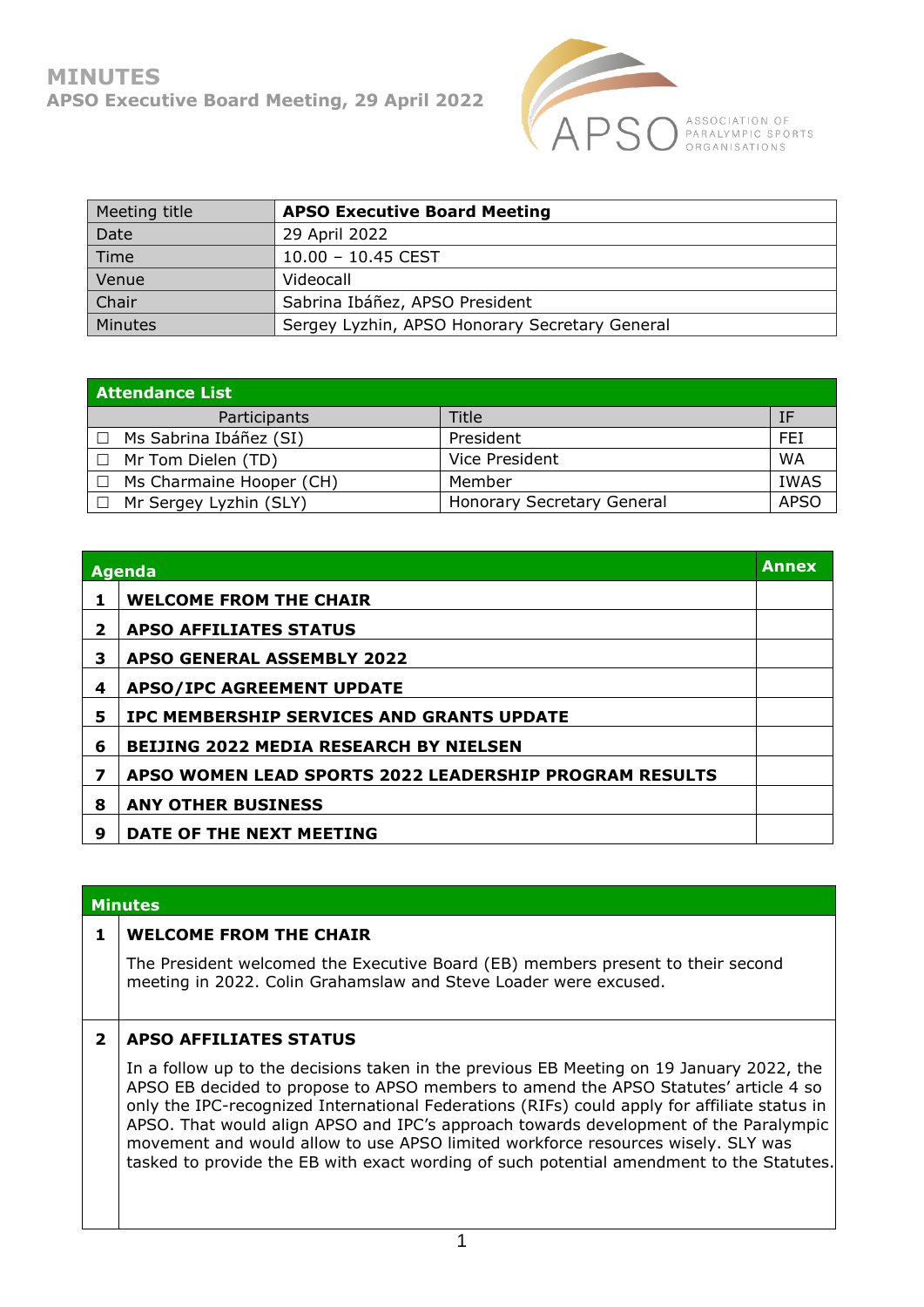

| 3                       | <b>APSO GENERAL ASSEMBLY 2022</b>                                                                                                                                                                                                                                                                                                                                                                                                                                                                                                                      |
|-------------------------|--------------------------------------------------------------------------------------------------------------------------------------------------------------------------------------------------------------------------------------------------------------------------------------------------------------------------------------------------------------------------------------------------------------------------------------------------------------------------------------------------------------------------------------------------------|
|                         | In the view of preparation for the APSO General Assembly (GA) 2022 in the fourth quarter<br>of the year SLY was tasked to liaise with the IPC in regard to any potential clashes with<br>IPC-led events. Should there be provision to have one which would require in-person<br>participation from the IPC's member-IFs, it was decided to arrange the APSO GA in the<br>same city and on the same dates in order to minimize travel costs for APSO members.<br>The APSO GA 2022 is to be held in hybrid format (in-person and virtual participation). |
| 4                       | <b>APSO/IPC AGREEMENT UPDATE</b>                                                                                                                                                                                                                                                                                                                                                                                                                                                                                                                       |
|                         | The President updated the EB that there was no progress on the new agreement between<br>APSO and the IPC. In order to proceed with discussion on the subject SI was tasked to<br>draft an official letter to the IPC President.                                                                                                                                                                                                                                                                                                                        |
| 5                       | IPC MEMBERSHIP SERVICES AND GRANTS UPDATE                                                                                                                                                                                                                                                                                                                                                                                                                                                                                                              |
|                         | On 13 April 2022 the EB had a fruitful meeting with the new staff of the IPC Membership<br>team in regard to IF Grants and the IPC Membership services. It was reiterated in the EB<br>meeting that more clarity was yet to be provided by the IPC in regard to Grant reporting<br>conditions and eligible activities.                                                                                                                                                                                                                                 |
| 6                       | <b>BEIJING 2022 MEDIA RESEARCH BY NIELSEN</b>                                                                                                                                                                                                                                                                                                                                                                                                                                                                                                          |
|                         | SLY updated the EB on the project timelines with results scheduled for delivery in early<br>May and invoicing to be settled in early June 2022.                                                                                                                                                                                                                                                                                                                                                                                                        |
|                         | Pascal Schulte, Nielsen Vice President offered to arrange a workshop on potential use of<br>data originating from the Tokyo 2020 and Beijing 2022 Paralympic Games media<br>research. The proposal met with the approval of the EB, SLY was tasked to liaise with<br>Nielsen in regard to dates and arrangements for the workshop.                                                                                                                                                                                                                     |
| $\overline{\mathbf{z}}$ | APSO WOMEN LEAD SPORTS 2022 LEADERSHIP PROGRAM RESULTS                                                                                                                                                                                                                                                                                                                                                                                                                                                                                                 |
|                         | SLY informed the EB that both APSO groups successfully graduated from the online<br>leadership course "Women Lead Sports" (WLS). In total 40 women representing 13 APSO<br>members and other Para-sport organizations (e.g. the IPC, British Paralympian<br>Association) benefited from the course.                                                                                                                                                                                                                                                    |
|                         | The EB took note that very positive feedback was received both from the WLS coach<br>Gabriela Mueller and from the participants.                                                                                                                                                                                                                                                                                                                                                                                                                       |
| 8                       | <b>OTHER BUSINESS</b>                                                                                                                                                                                                                                                                                                                                                                                                                                                                                                                                  |
|                         | 2022 IF Open Days at the IPC                                                                                                                                                                                                                                                                                                                                                                                                                                                                                                                           |
|                         | TD and SLY were to attend the 2022 IF open Days at the IPC Headquarters in Bonn on 2<br>June. The EB agreed to invite other IFs to join them on the same date if that would suit<br>their individual schedules.                                                                                                                                                                                                                                                                                                                                        |
|                         | <b>APSO Finances</b>                                                                                                                                                                                                                                                                                                                                                                                                                                                                                                                                   |
|                         | SLY updated the EB on the financial matters of APSO. The EB took a note of the cashflow<br>and other banking affairs. SLY was tasked to arrange an independent audit of APSO<br>accounts in accordance with the APSO Statutes.                                                                                                                                                                                                                                                                                                                         |